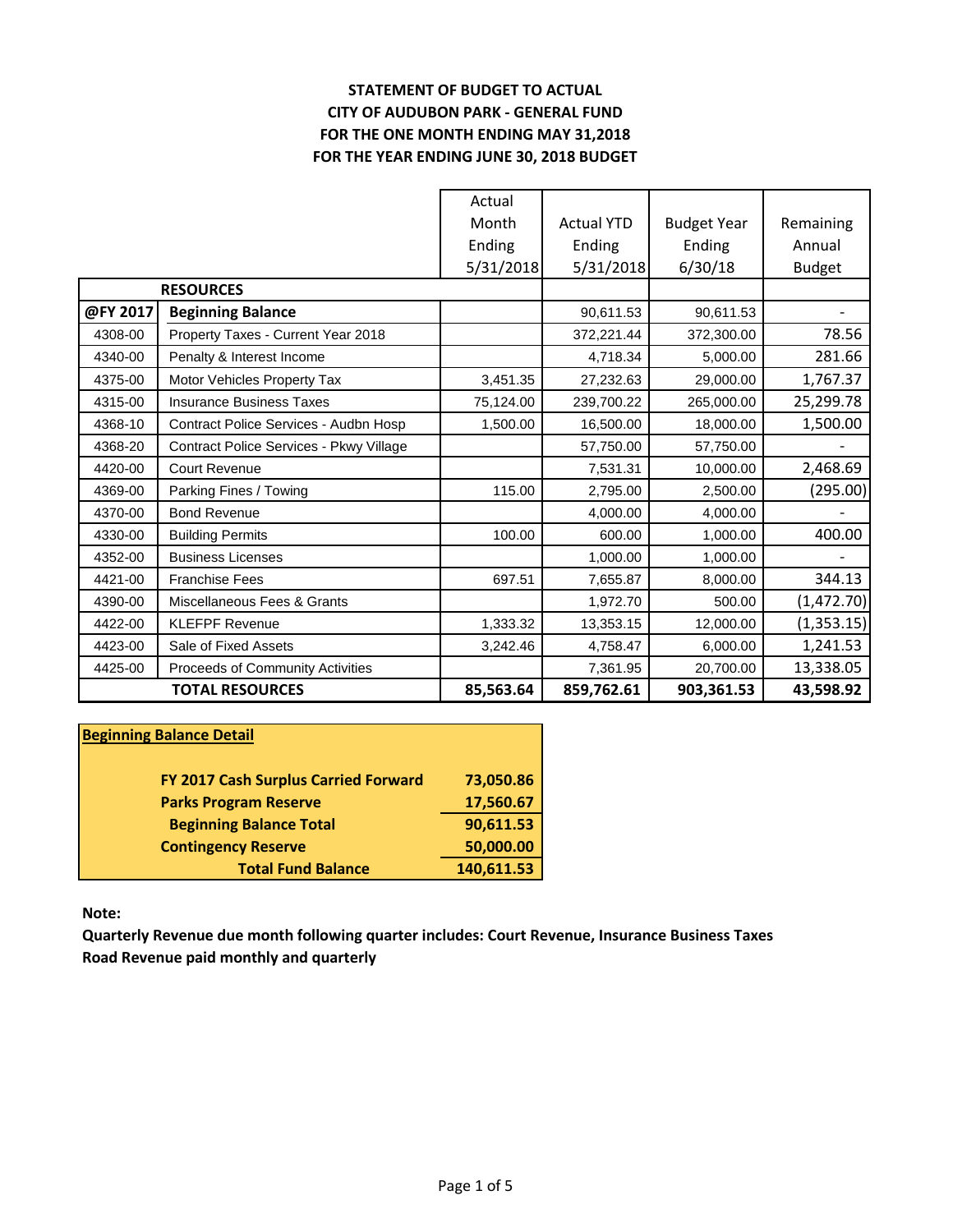# **STATEMENT OF BUDGET TO ACTUAL CITY OF AUDUBON PARK - GENERAL FUND FOR THE ONE MONTH ENDING MAY 31,2018 FOR THE YEAR ENDING JUNE 30, 2018 BUDGET**

|         |                                        | Actual      |                   |                    |               |
|---------|----------------------------------------|-------------|-------------------|--------------------|---------------|
|         |                                        | Month       | <b>Actual YTD</b> | <b>Budget Year</b> | Remaining     |
|         |                                        | Ending      | Ending            | Ending             | Annual        |
|         |                                        | 5/31/2018   | 5/31/2018         | 6/30/18            | <b>Budget</b> |
|         |                                        |             |                   |                    |               |
|         | <b>APPROPRIATIONS</b>                  |             |                   |                    |               |
|         | <b>Public Administration</b>           |             |                   |                    |               |
| 5300-00 | <b>Administrative Costs</b>            | 310.80      | 4,552.25          | 5,000.00           | 447.75        |
| 5504-00 | Supplies & Equipment                   | 12,418.38   | 14,455.18         | 25,000.00          | 10,544.82     |
| 5500-00 | Repairs & Maintenance                  | 862.40      | 10,291.62         | 16,000.00          | 5,708.38      |
| 6500-00 | Utitlities - LG&E, Water, etc.         | 3,744.82    | 42,745.11         | 45,000.00          | 2,254.89      |
| 5015-00 | Property Insurance                     |             |                   | 954.62             | 954.62        |
| 5020-00 | Liability Insurance                    |             |                   | 5,881.46           | 5,881.46      |
| 5350-00 | <b>Administrative Salaries</b>         | 5,702.66    | 44,646.81         | 55,000.00          | 10,353.19     |
| 5004-00 | Payroll Expense - SS / Medicare        | 436.24      | 3,415.47          | 4,207.50           | 792.03        |
| 5005-00 | <b>Workers' Compensation Insurance</b> |             |                   | 270.56             | 270.56        |
| 5010-00 | Unemployment Reserve - 12%             |             | 314.46            | 545.68             | 231.22        |
| 5200-00 | Legal Affairs                          | 3,885.00    | 11,736.34         | 25,000.00          | 13,263.66     |
| 5710-00 | Auditing                               |             | 6,400.00          | 6,000.00           | (400.00)      |
| 5740-00 | <b>Property Valuation</b>              |             |                   | 6,200.00           | 6,200.00      |
| 5527-00 | <b>Codification of Ordinances</b>      |             |                   | 3,200.00           | 3,200.00      |
|         |                                        |             |                   |                    |               |
|         | <b>Total Public Administration</b>     | 27,360.30   | 138,557.24        | 198,259.82         | 59,702.58     |
|         |                                        |             |                   |                    |               |
|         | <b>Contingency Reserve</b>             |             | ۰                 | 50,000.00          | 50,000.00     |
|         |                                        |             |                   |                    |               |
|         | <b>Public Works</b>                    |             |                   |                    |               |
| 5452-10 | Supplies & Equipment                   | 210.93      | 2,723.96          | 5,000.00           | 2,276.04      |
| 5457-10 | Fuel                                   | 300.15      | 2,550.20          | 3,000.00           | 449.80        |
| 5410-10 | Maintenance                            | 13.05       | 1,044.58          | 1,500.00           | 455.42        |
| 5480-10 | Property Insurance                     |             |                   | 333.48             | 333.48        |
| 5485-10 | Liability Insurance                    |             |                   | 534.68             | 534.68        |
| 5490-10 | Auto Insurance                         |             |                   | 2,469.50           | 2,469.50      |
| 5450-10 | Works Dept. - Salaries                 | 3,600.00    | 28,800.00         | 31,200.00          | 2,400.00      |
| 5465-10 | Payroll taxes                          | 275.40      | 2,203.20          | 2,386.80           | 183.60        |
| 5470-10 | Unemployment reserve - 9%              |             | 344.47            | 337.13             | (7.34)        |
| 5475-10 | <b>Workers' Compensation Insurance</b> |             |                   | 2,931.59           | 2,931.59      |
| 5454-10 | <b>Public Facilities</b>               |             |                   | 25,000.00          | 25,000.00     |
| 5453-10 | Parks & Recreation                     | (1, 447.52) | 6,491.52          | 24,700.00          | 18,208.48     |
| 5455-10 | <b>Forest Management</b>               | 8,255.00    | 19,851.03         | 31,040.00          | 11,188.97     |
| 6300-10 | Public Gardens (Garden Club Grant)     |             | 3,500.00          | 3,500.00           |               |
| 1112    | Road Fund Replenishment                |             | 64,096.83         | 64,096.83          |               |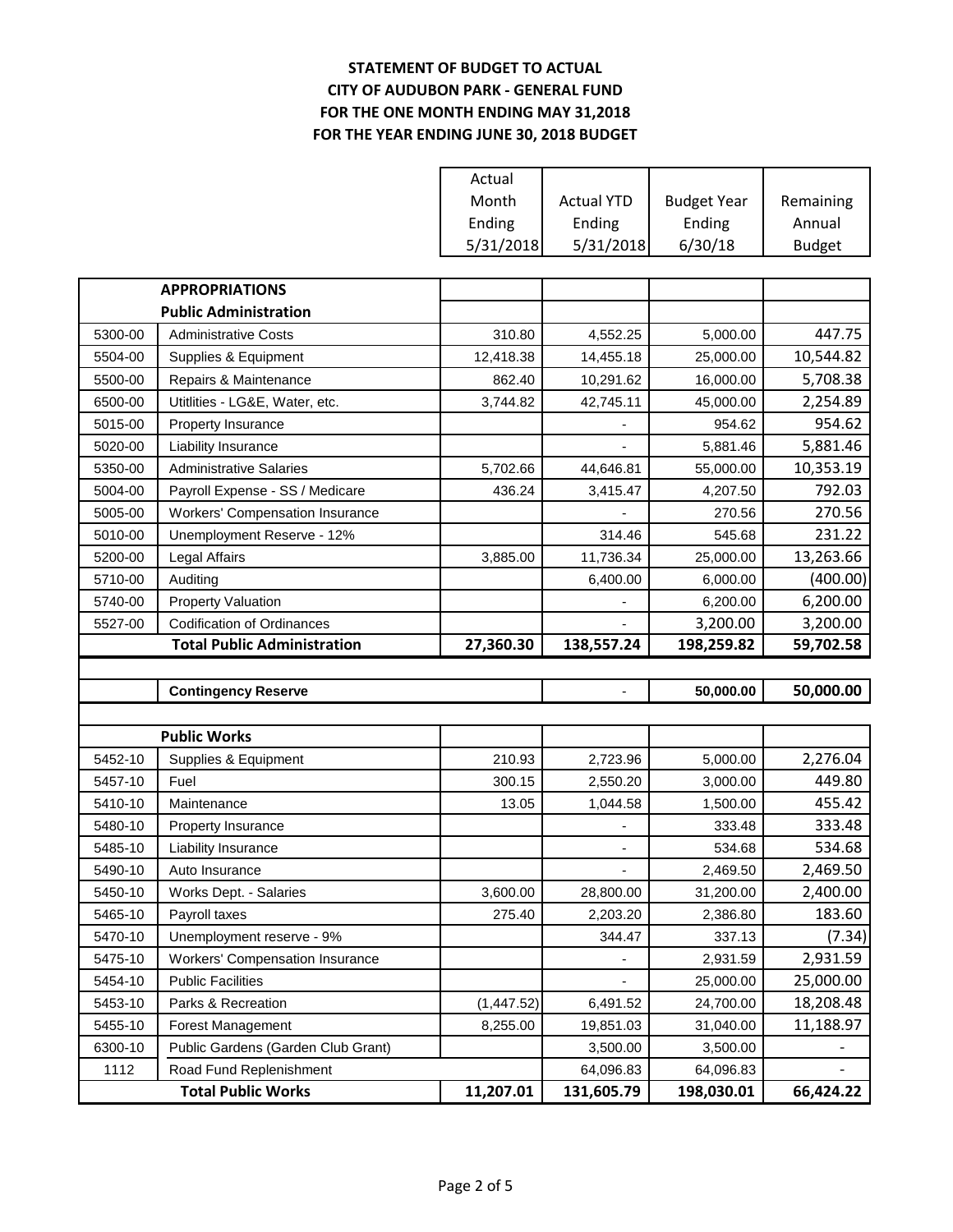# **STATEMENT OF BUDGET TO ACTUAL CITY OF AUDUBON PARK - GENERAL FUND FOR THE ONE MONTH ENDING MAY 31,2018 FOR THE YEAR ENDING JUNE 30, 2018 BUDGET**

|         |                                        | Actual    |                   |                    |               |
|---------|----------------------------------------|-----------|-------------------|--------------------|---------------|
|         |                                        | Month     | <b>Actual YTD</b> | <b>Budget Year</b> | Remaining     |
|         |                                        | Ending    | Ending            | Ending             | Annual        |
|         |                                        | 5/31/2018 | 5/31/2018         | 6/30/18            | <b>Budget</b> |
|         | <b>Public Safety</b>                   |           |                   |                    |               |
| 6130-20 | Supplies                               |           | 1,029.65          | 1,000.00           | (29.65)       |
| 6140-20 | Equipment                              | 1,175.43  | 20,193.71         | 20,762.00          | 568.29        |
| 6110-20 | Fuel                                   | 1,401.18  | 12,526.41         | 16,000.00          | 3,473.59      |
| 6100-20 | Maintenance                            | 20.00     | 8,212.06          | 10,000.00          | 1,787.94      |
| 6175-20 | Property Insurance                     |           |                   | 1,714.64           | 1,714.64      |
| 6180-20 | Liability Insurance                    |           |                   | 25,587.77          | 25,587.77     |
| 6185-20 | Auto Insurance                         |           |                   | 7,338.26           | 7,338.26      |
| 6150-20 | <b>Public Safety Salaries</b>          | 33,963.49 | 277,891.99        | 299,347.00         | 21,455.01     |
| 6160-20 | Payroll Taxes                          | 2,700.22  | 22,231.61         | 22,900.05          | 668.44        |
| 6170-20 | <b>Workers' Compensation Insurance</b> |           |                   | 23,785.12          | 23,785.12     |
| 6165-20 | Unemployment Reserve - 79%             |           | 3,023.73          | 3,076.19           | 52.46         |
| 6155-20 | <b>KLEFPF/KACP Accreditation</b>       | 1,333.32  | 12,717.21         | 12,000.00          | (717.21)      |
|         | <b>Total Public Safety</b>             | 40,593.64 | 357,826.37        | 443,511.03         | 85,684.66     |
|         |                                        |           |                   |                    |               |
|         | <b>TOTAL EXPENSES</b>                  | 79,160.95 | 627,989.40        | 889,800.86         | 261,811.46    |

**Note:**

**Quarterly Payments include: Unemployment Insurance**

**Worker's Compensation audit and final payment settlement occurs after the fiscal year end**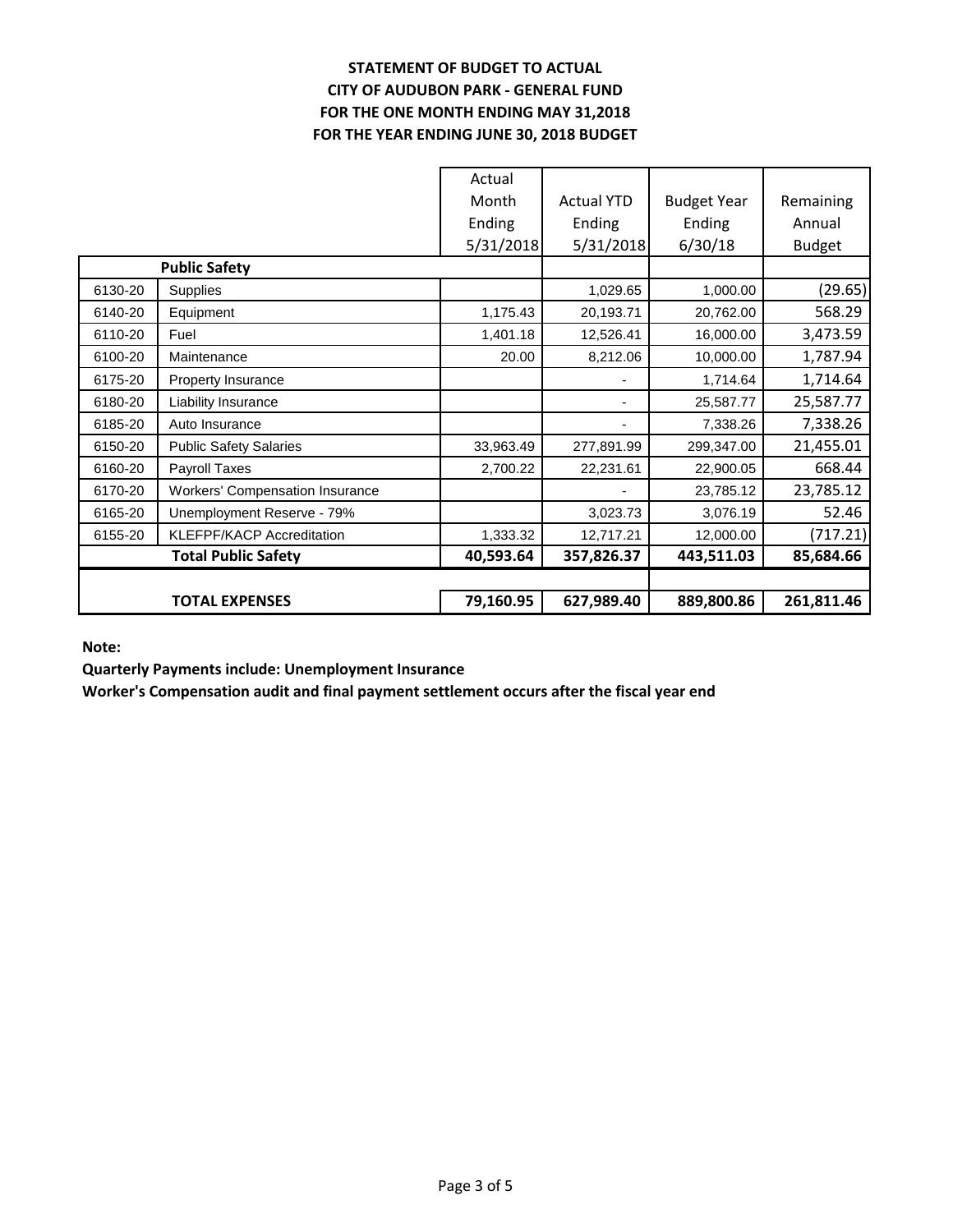#### **BUDGET TO ACTUAL ANALYSIS CITY OF AUDUBON PARK - SANITATION FUND FOR THE YEAR ENDING JUNE 30, 2018 BUDGET FOR THE ONE MONTH ENDING MAY 31, 2018**

| Actual       |                   |                    |               |
|--------------|-------------------|--------------------|---------------|
|              | <b>Actual YTD</b> | <b>Budget Year</b> | Remaining     |
| Month Ending | Ending            | Ending             | Annual        |
| 5/31/2018    | 5/31/2018         | 6/30/18            | <b>Budget</b> |

|         | <b>RESOURCES</b>                 |                |            |            |           |
|---------|----------------------------------|----------------|------------|------------|-----------|
|         | Beginning Storm Damage Reserve   |                | 35,769.85  | 35,769.85  |           |
| 4329-16 | Waste Mgmt Fee                   |                | 138,597.35 | 138,730.06 | 132.71    |
|         | <b>TOTAL RESOURCES</b>           | $\blacksquare$ | 174,367.20 | 174,499.91 | 132.71    |
|         |                                  |                |            |            |           |
|         | <b>APPROPRIATIONS</b>            |                |            |            |           |
| 6600-40 | <b>Waste Collection Contract</b> | 10,537.31      | 115,910.41 | 125,851.80 | 9,941.39  |
| 6602-40 | <b>Storm Damage</b>              | 600.00         | 2,200.00   | 48,648.11  | 46,448.11 |
|         |                                  |                |            |            |           |

**TOTAL EXPENSES** 11,137.31 118,110.41 174,499.91 56,389.50

| <b>NOTE:</b>                      |           |
|-----------------------------------|-----------|
| <b>Storm Damage Reserve</b>       |           |
| Storm Damage Reserve 2015         | 12,186.76 |
| Storm Damage Reserve 2016         | 12,764.96 |
| Storm Damage Reserve 2017 (total) | 10,818.13 |
|                                   |           |
| Balance of Storm Damage Reserve   | 35,769.85 |